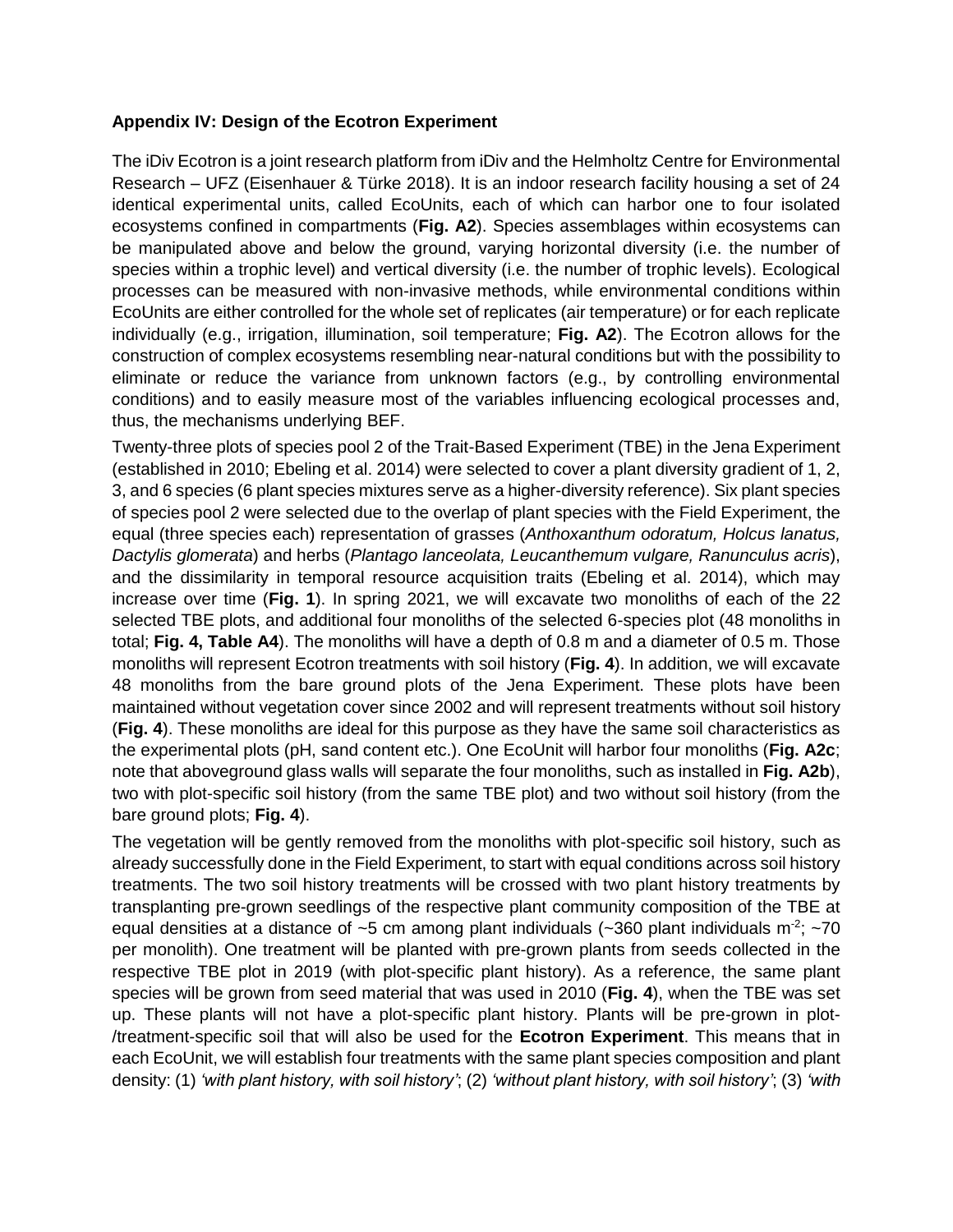*plant history, without soil history'*; and (4) *'without plant history, without soil history*' (**Fig. 4**). The experiment will run for ~6 months before it gets destructively sampled.

*Table A4. A. Table providing an overview of the different treatments in the planned Ecotron Experiment, covering a gradient on plant species richness and functional diversity in temporal resource use (Ebeling et al. 2014) crossed with two treatments of plant history and soil history, respectively. The number of replicates per plant species richness level is given in brackets. B. Representation of the different plant species (for full names see text) in the different plant species richness levels. Given is the number of occurrences in different plant communities. Each plant species can be investigated along the plant species richness gradient.*

| A. Treatments                                                   | <b>Levels</b> |                                                        |                       |            |
|-----------------------------------------------------------------|---------------|--------------------------------------------------------|-----------------------|------------|
| <b>Plant species richness</b><br>FD plant temporal resource use | 1 (6 reps)    | 2 (9 reps)<br>$1 - 4$                                  | 3 (7 reps)<br>$2 - 4$ | 6 (2 reps) |
| <b>Plant history</b>                                            | with history  | without history                                        |                       |            |
| Soil history                                                    | with history  | without history                                        |                       |            |
| <b>B. Plant species</b>                                         |               | monocultures 2-species mix 3-species mix 6-species mix |                       |            |
| Ant odo (12)                                                    |               |                                                        | 5                     |            |
| Dac glo (12)                                                    |               |                                                        | 5                     |            |
| Hol lan $(9)$                                                   |               |                                                        |                       |            |
| Leu vul (7)                                                     |               |                                                        | 2                     | 2          |
| <i>Pla lan</i> (10)                                             |               |                                                        |                       | 2          |
| Ran acr (7)                                                     |               |                                                        |                       |            |

We will establish a **phytometer experiment** in the Ecotron Experiment using genotypes of the model species *Plantago lanceolata* (led by SP10). Three mother individuals will be collected each at low (monoculture) and high (8-species mixture) diversity with 8 years selection history in the TBE. The mother individuals will be vegetatively propagated and one offspring of each genotype will be transplanted into those units of the Ecotron Experiment, which contain *P. lanceolata* in the original composition (= 10 communities x 4 treatments x 6 individuals = 240 plants). This experiment will test if genetically identical plants show adaptive phenotypic plasticity and epigenetic variation in response to the actual environment (local plant diversity, plant community and soil history) and if these responses depend on the selection history of the genotypes.

Similar to the herbivory experiment in the Field Experiment, the generalist herbivore *Spodoptera littoralis* will be used by SP5 to induce herbivory on three *Plantago lanceolata* individuals per treatment, and three individuals will serve as 'control' plants. This will be only realized in treatments that have *Plantago lanceolata* in the species pool, summing up to a total of 240 plant individuals (10 plots x 4 soil/plant history treatments x 2 herbivory treatments á 3 individuals). Shortly before the harvest of the experiment, the focal plant individuals will be screened for volatiles (SP7), metabolites and shoot traits (SP8).

In concerted campaigns, SP1 will study species-specific mycorrhization rates and mycorrhizal diversity as well as mycorrhizal and fungal diversity at the community level; SP2 will investigate species-specific protist communities; SP3 will sequence the microbiome of the *Plantago*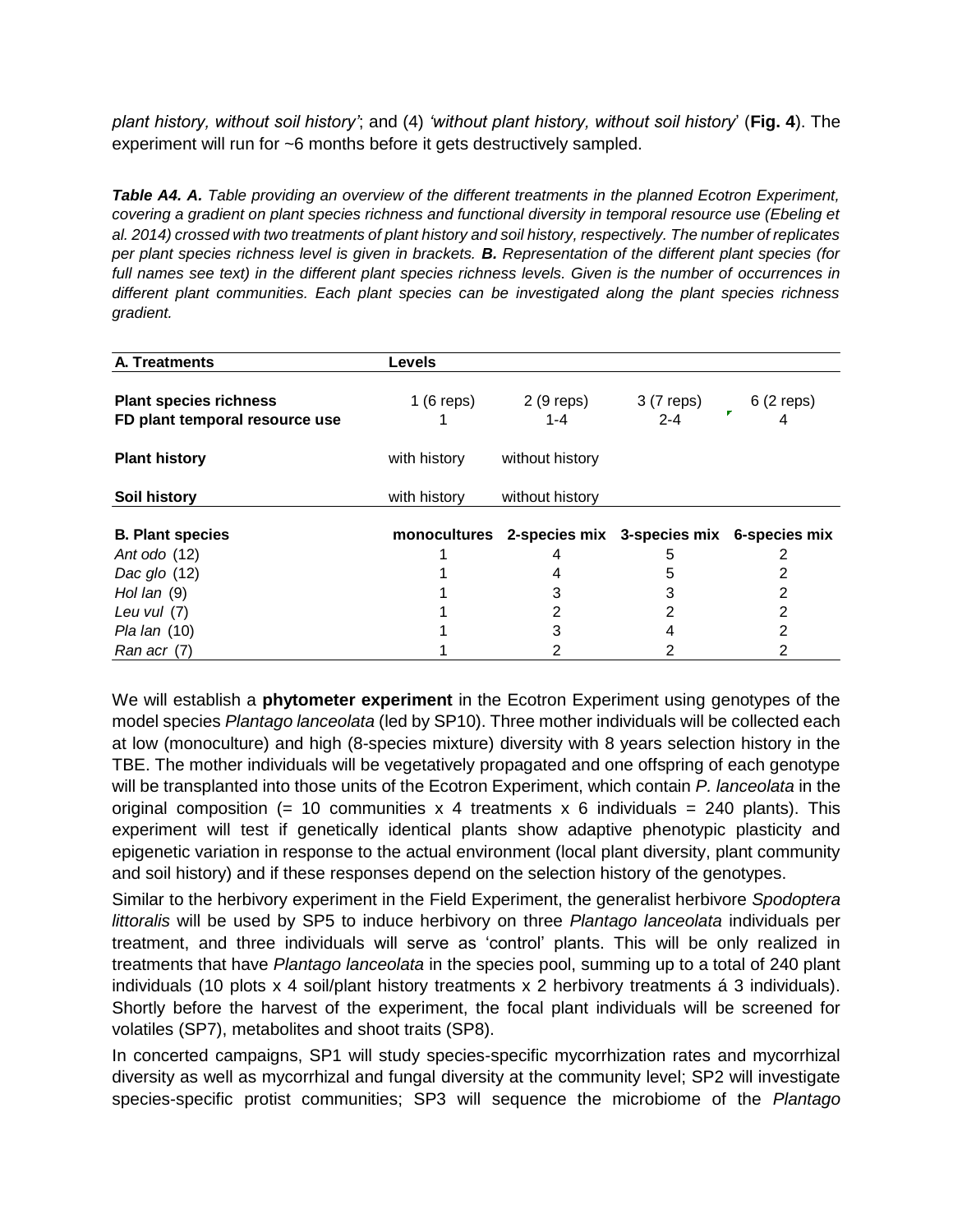phytometers and the root microbiome of a subset of the other plant species; SP7 will study constitutive (repeated measurements) and herbivore-induced VOC emission; SP8 will perform metabolomics analyses on leaf and root tissue, phloem and root exudates of *Plantago* phytometers, and will study species-specific traits of all plant species; SP9 will study communitylevel DOM and DOC (repeated measurements); SP4 will study plant species-specific phenology, soil invertebrate feeding activity and community composition and traits, root growth and turnover, and soil microbial biomass (all repeated measurements); SP5 will examine herbivore effects on plant performance in a common *Plantago* experiment (where SP7 and SP8 will study the plant's volatile emissions, metabolome, and defense traits, respectively); SP6 will study soil food webs to infer belowground herbivory and the dominance of different soil energy channels; SP10 will lead the *Plantago* phytometer study; and SPZ will study plant species-specific shoot biomass, community-level root biomass, soil and plant community-level C, N, and P concentrations, and will coordinate the field component of the study (e.g., selection of plots and sampling locations, collection of seeds, excavation of soil cores).



*Figure A2. Experimental infrastructure in the iDiv Ecotron in Bad Lauchstädt, Germany. (a) Schematic depiction of one experimental unit ("EcoUnit") with technical equipment. (b) Photograph showing the automated irrigation system, camera system, sensors, and inner walls of one half of an EcoUnit. (c) Photograph of four lysimeters in one EcoUnit without inner walls. Lysimeters can be manually filled with new soil and plants (the two lysimeters in the back where germination just started) or intact monoliths can be excavated in the field and incubated in the Ecotron (the two lysimeters in the front with the dense vegetation). (d) Schematic depiction of the spatial arrangement of the 24 EcoUnits of the iDiv Ecotron (from above) in the climate-controlled Ecotron hall. (e) Photograph of some of the EcoUnits in the Ecotron hall. (f) Photograph showing one exemplary lower part of an EcoUnit that is transported and turned with the help of a forklift. (g) Photograph of the excavation of a soil monolith in the Botanical Garden in Leipzig in preparation of this proposal.*